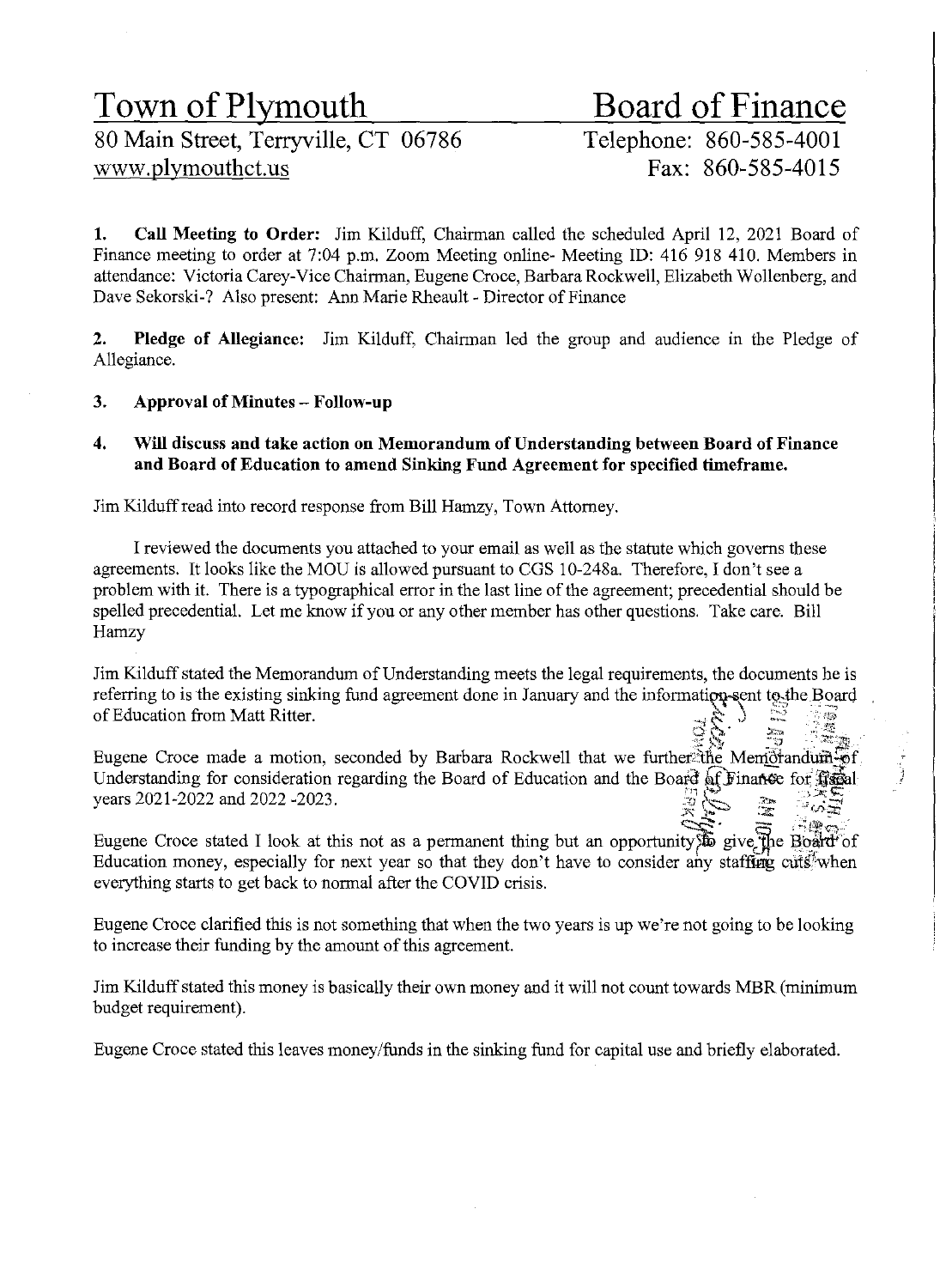### **Board of Finance Meeting April 12, 2021 Page 2 of 4**

Vicky Carey stated I still have objections to it - the sinking fund is for Capitals and \$150,000 hopefully will contain them for this year and possibly next year.

Vicky Carey questioned a reasonable amount of accountability should be for the years 2020 and 2021 would (not include three years down the road) for the effectiveness of the Memorandum of Understanding.

Vicky Carey stated does not want to see this set as a precedent- (2 years is enough) and briefly elaborated.

Vicky Carey stated for agreement - I would strike 2022-2023.

Ann Marie Rheault stated the document references only the current year in order for them to take their operating surplus at the end of June and put into the sinking fund- only utilizes funds for two years (not three years) and briefly elaborated.

Vicky Carey questioned unexpanded funds will not be used until next year

Ann Marie Rheault stated correct.

Jim Kilduff stated at end of the process it reverts back to the original sinking fund agreement with equal control (this is not an open ending agreement) and briefly elaborated.

Vicky Carey questioned accountability - are they going to keep separate accounting (spreadsheet) of this and would this be available for perusal.

Matt Tencza stated I don't see a reason why I can't do that.

Matt Tencza, Business Manager stated the whole purpose of this is to gain funds that we requested in the original budget request  $-$  it will be used to supplement our budget.

Beth Wollenberg questioned the clarity regarding amounts, intent in the actual wording of the Memorandum of Understanding and briefly elaborated.

Matt Tencza stated the way this is written - if for some reason, we have a surplus of those dollars, we can request the Board of Finance, to put it back into the sinking fund for the following year. It would never be as much money as the initial \$650,000 because the most that can be put in is 2% (state statute)

Matt Tencza for clarification purposes only - thinking of this as a line of credit (example).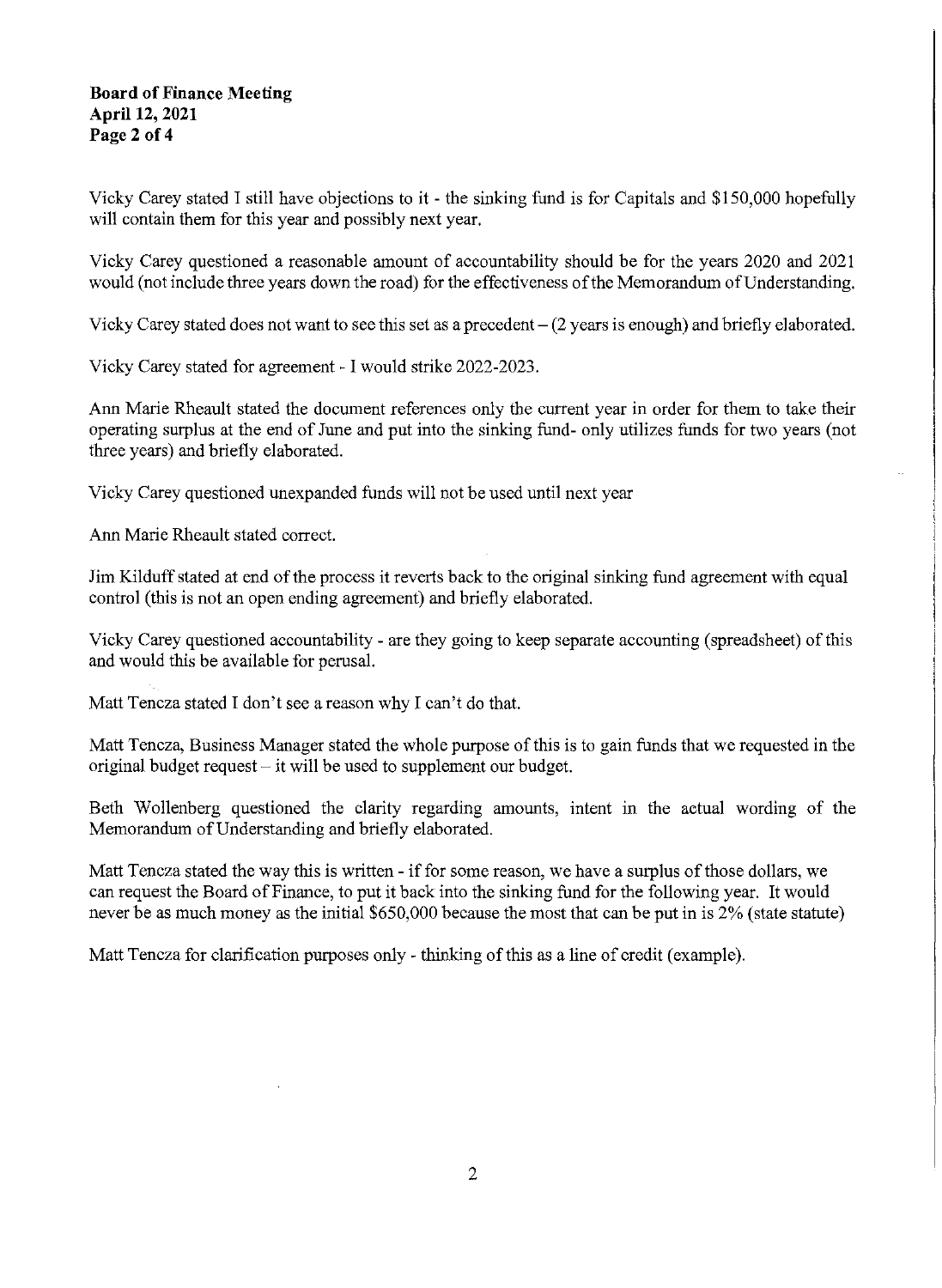Board of Finance Meeting April 12, 2021 Page 3 of 4

Engene Croce made a motion, seconded by Barbara Rockwell to approve the Memorandum of Understanding as written and presented.

Eugene Croce - Yes Dave Sekorski - Yes Barbara Rockwell - Yes Beth Wollenberg- Yes Vicky Carey- No

#### Motion passes 4 to 1

Jim Kilduff thanked everyone who worked on this.

Jim Kilduff stated our tri-board meeting will be Monday, April 19, 2021.

Ann Marie Rheault, Director of Finance, and members of the Board of Finance discussed in detail the draft budget of the Town of Plymouth Fiscal Year July 1, 2021-June 30, 2022 - Mayor's Proposed Budget Draft dated February 16, 2021, Pgs. 1 of 26 for discussion purposes DRAFT/WORKING COPY\* can be viewed in its entirety at the Plymouth, CT-Town Hall and on the Town of Plymouth's website -www.plymouthct.us.

#### 5. Public Comment

Walt Seaman, Board of Education chair - thanked everyone - it was truly a collaborative effort between both boards and all of the work that they put into this.

Melanie Church, 328 Main Street, Terryville, CT - questioned unassigned fund, leftover money from switch from private to public insurance, surplus general fund not growing, Economic Development, and retirees.

#### 6. Board Member's Comments

Vicky Carey - None Eugene Croce - Thanked everyone Barbara Rockwell - None Elizabeth Wollenberg-None Dave Sekorski – need to address inaccuracies of public comment.

Our next meeting will be on April 19, 2021